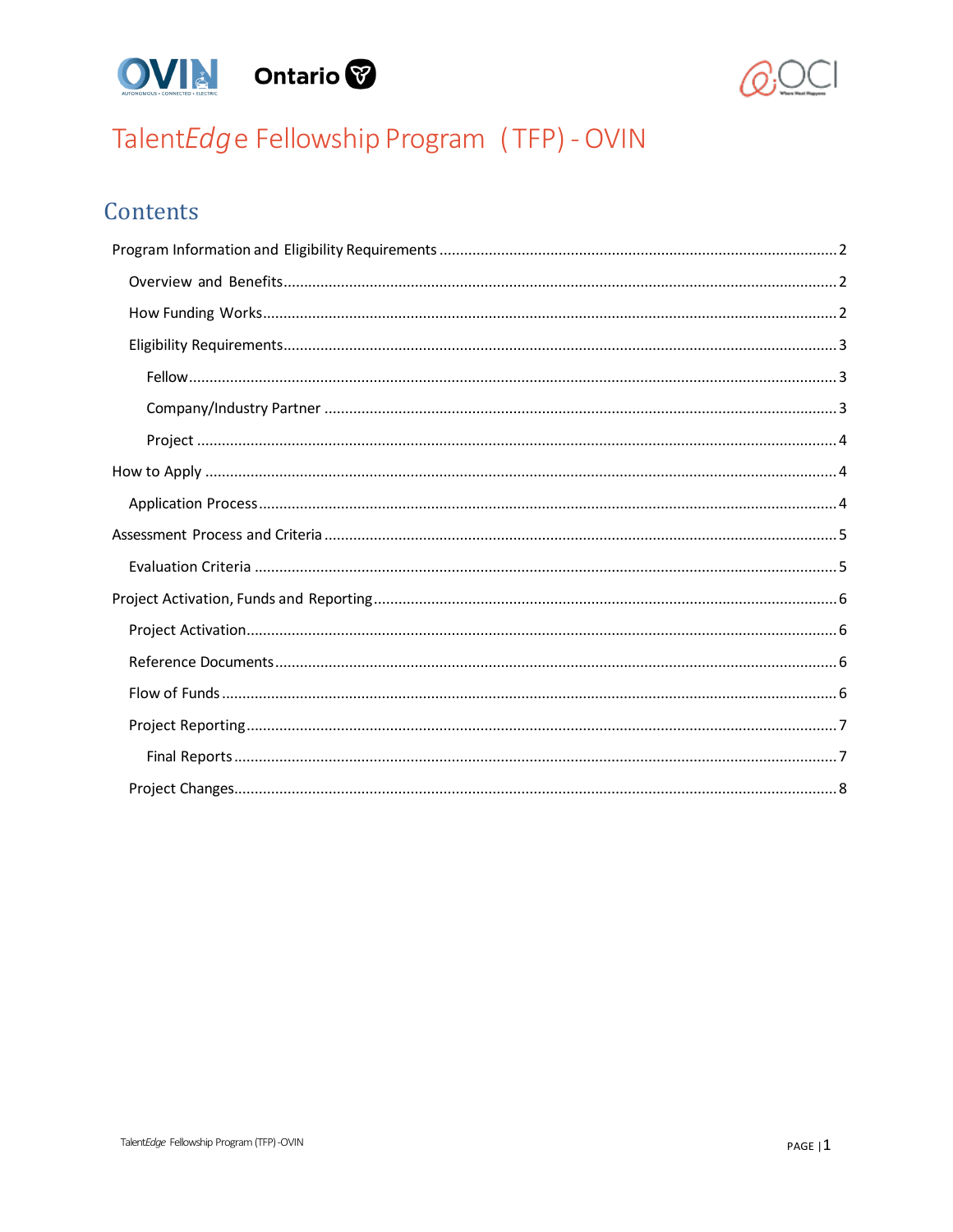



# <span id="page-1-0"></span>Program Information and Eligibility Requirements

### <span id="page-1-1"></span>Overview and Benefits

The Talent*Edge* Fellowship Program (TFP) stream of the OVIN program provides support for PhD graduates and post-doctoral fellows, to work on industry-driven research and development projects related to automotive and smart mobility technology such as Connected and Autonomous Vehicle (C/AV) technologies, Electric Vehicles (EV), battery technologies the metallurgical (metal & mining) sector and other related areas. Companies can tap into world-class talent coming out of Ontario's publicly-funded postsecondary institutions and strengthen their capacity to develop new products, services, and processes, while fellows receive hands-on industry experience and mentorship opportunities in areas such as software and hardware development, artificial intelligence, and data analytics.

| Benefits to Companies                                                                                                                                                                                                                                                                                                                              | Benefits to Fellows and Post-Secondary<br><b>Institutions</b>                                                                                                                                                                                                    |
|----------------------------------------------------------------------------------------------------------------------------------------------------------------------------------------------------------------------------------------------------------------------------------------------------------------------------------------------------|------------------------------------------------------------------------------------------------------------------------------------------------------------------------------------------------------------------------------------------------------------------|
| Gain access to cutting-edge knowledge,<br>٠<br>up-and-coming talent, and unique<br>facilities and equipment to extend<br>company R&D capabilities<br>Create solutions to current industry<br>$\bullet$<br>challenges, leading to increased<br>productivity, cost savings, revenue, and<br>job creation<br>Develop and retain top talent in Ontario | Gain valuable hands-on experience and<br>$\bullet$<br>mentorship opportunities<br>Use knowledge and innovative ideas, to<br>$\bullet$<br>help solve real-world R&D challenges<br>Establish relationships with industry and<br>$\bullet$<br>within OCI's networks |

### <span id="page-1-2"></span>How Funding Works

| <b>OCI</b> Contribution | \$35,000 per 12-month unit for eligible project costs, up to maximum of<br>\$70,000 (two units) |
|-------------------------|-------------------------------------------------------------------------------------------------|
|                         |                                                                                                 |
| <b>Private Sector</b>   | \$50,000 (\$25,000 cash plus \$25,000 in-kind) minimum per 12- month                            |
| Industry Partner        | unit                                                                                            |
| Contribution            |                                                                                                 |
|                         | Of the total \$85,000 per unit, the fellow must receive a minimum cash                          |
|                         | compensation of \$52,500 (institution-based fellowship) or                                      |
|                         | \$60,000 (company-based fellowship). The remainder may be used for                              |
|                         | direct project costs.                                                                           |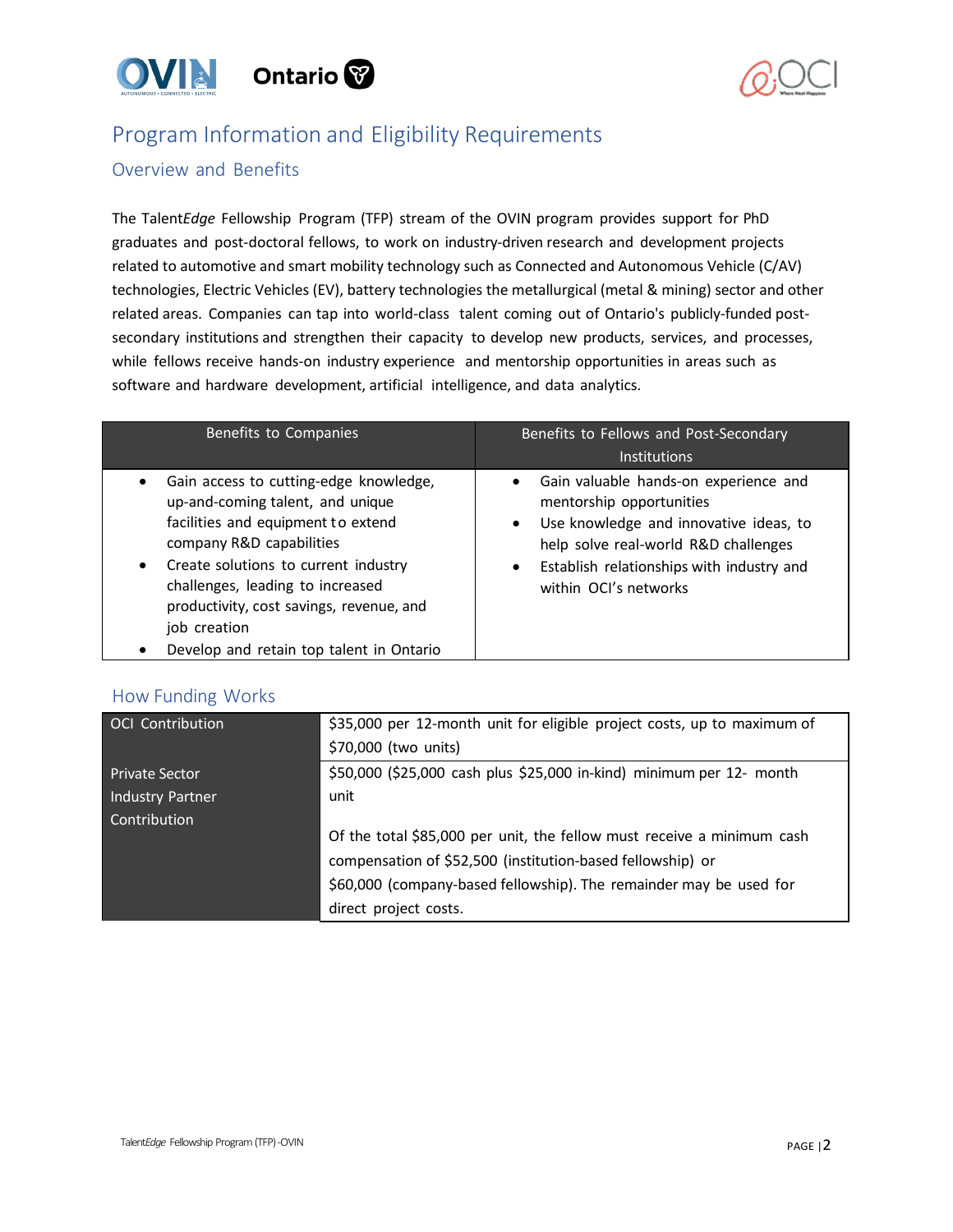



| <b>Funding Recipient</b> | Applicant: institution (for institution-based fellowships) or<br>company (for company-based fellowships) |
|--------------------------|----------------------------------------------------------------------------------------------------------|
| Institutional Overhead   | Not eligible                                                                                             |

## <span id="page-2-0"></span>Eligibility Requirements

Applicant and Primary Location of Fellowship

- The fellowship location should be mutually determined depending on the amount of time spent by the fellow at the company, how the funds will be administered, and the needs of the project. OCI funds will flow to the applicant organization.
	- o **Institution-based fellowships**: Applicant is a principal investigator from the postsecondary institution and has an eligible company as the contributing Private Sector Industry Partner. Fellows must spend a significant portion of their time on-site or in the field with the company.
	- o **Company-based fellowships**: Applicant is the company

#### <span id="page-2-1"></span>Fellow

- Recently graduated (within five years of graduation) with a doctoral degree (PhD) from an accredited, publicly-funded university during the fellowship period. (Current PhD students may apply to OVIN - [TalentEdge Internship Program](https://oce-ontario.org/programs/industry-academic-collaboration/talentedge/talentedge-internship-program)
- Eligible to work in Ontario and has employee status at the company (company-based fellowships), or has post-doctoral fellow status at the institution (institution-based fellowships), for duration of the fellowship
- Maximum of two Talent*Edge* Fellowships (consecutive, over lifetime)
- Not enrolled in a co-op program or other equivalent job placement/employment program
- Has no conflict of interest with the company, including, but not limited to, companies where fellows or their relatives have control as a major creditor, shareholder or governing board member
- Not a current or past employee of the company (including consulting, contract or part-time positions, etc.)

### <span id="page-2-2"></span>Company/Industry Partner

- For-profit, incorporated in Ontario or Canada, and has a valid CRA [business number](https://www.canada.ca/en/revenue-agency/services/tax/businesses/topics/registering-your-business/you-need-a-business-number-a-program-account.html)
- Is using or developing technology-based innovation related to automotive and smart mobility technology such as Connected and Autonomous Vehicle (C/AV) technologies, Electric Vehicles (EV), battery technologies, metallurgical (metal & mining) technologies, and other related areas or innovative processes for competitive advantage in provincial, national and/or global markets
- Has operations and/or R&D in Ontario related to the project
	- $\circ$  Has the intent and potential to apply, exploit and/or commercialize the results of the project for the economic benefit of Ontario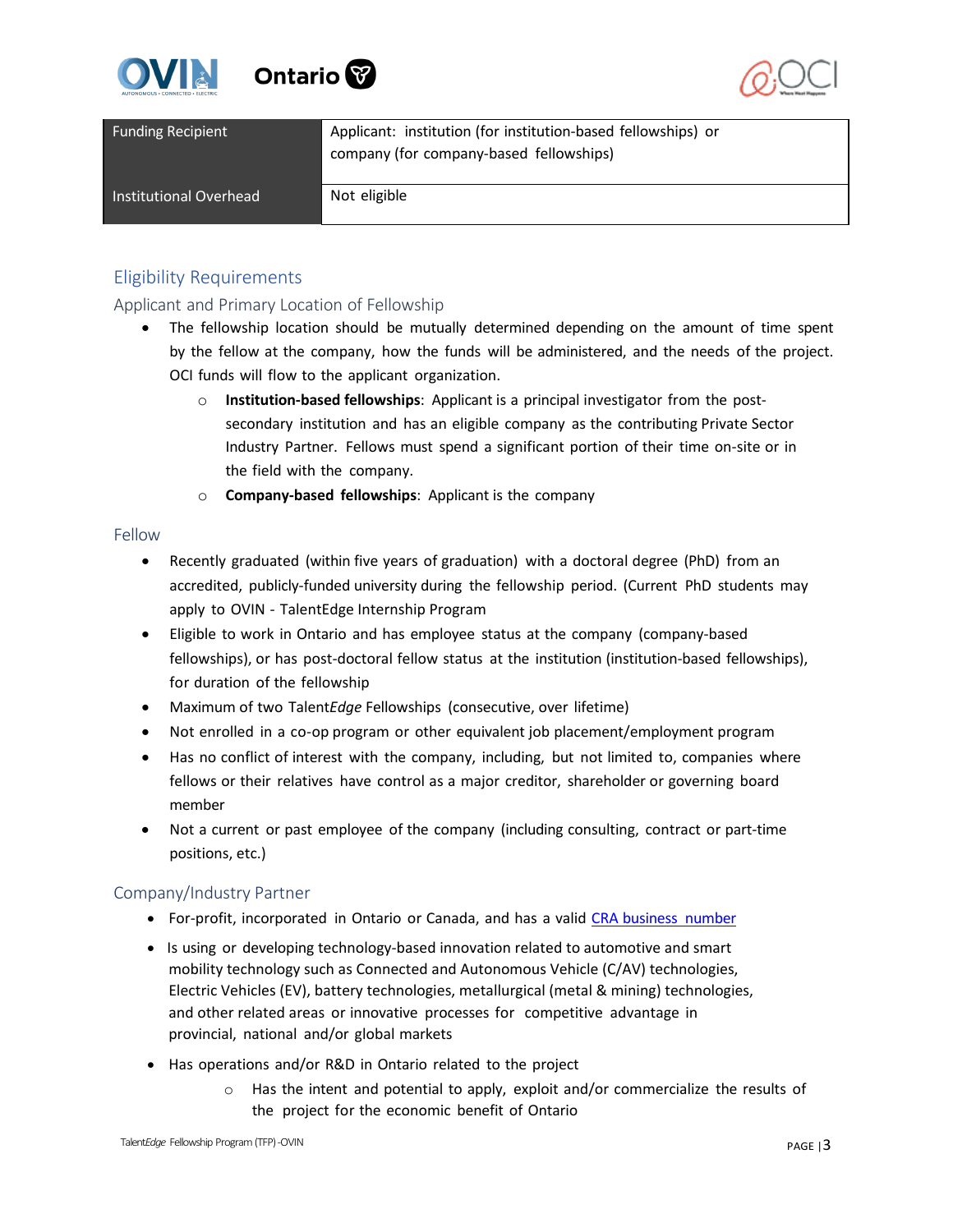





- $\circ$  Has the necessary expertise and resources to put the project into effect within an appropriate time frame
- Company subsidiaries (organizations with headquarters outside of Ontario) are eligible, provided that the Ontario operations meet all of the above criteria.
- For institution-based fellowships, the applicant and industry partner must have an [arms](https://www.nserc-crsng.gc.ca/NSERC-CRSNG/Policies-Politiques/orgpartners-orgpartenaires_eng.asp)length [relationship](https://www.nserc-crsng.gc.ca/NSERC-CRSNG/Policies-Politiques/orgpartners-orgpartenaires_eng.asp)
- All applicants and partners must be in good financial and reporting standing with OCI

#### <span id="page-3-0"></span>Project

- Defined project with clear activities, milestones, and outcomes, to be executed within the duration of the fellowship (not a "first job"-type placement)
- Has an R&D component related to automotive and smart mobility technology such as Connected and Autonomous Vehicle (C/AV) technologies, Electric Vehicles (EV), battery technologies, metallurgical (metal & mining) technologies, and other related areas
- Fellows will receive on-the-job training in areas related to automotive and smart mobility technology as software and hardware development, artificial intelligence, and data analytics
- Commensurate with the fellow's experience and expertise
- Maximum of **two units** per application/company in a year (i.e., maximum \$70,000 in OCI contribution per application)
	- $\circ$  Pre-approval by the OCI Program Manager is required to apply for more than two units
- Intellectual property (IP) arising from the project will be managed by the project participants; OCI does not claim or manage IP rights.
	- o **Institution-based fellowshi**ps: the parties are bound by the IP terms of the university, unless a separate agreement between the parties is in effect for the duration of the fellowship
	- o **Company-based fellowships**: the parties are bound by the IP terms of the company where the fellow is an employee for the duration of the fellowship
- Participants must enter into an agreement with OCI and cooperate in providing project outcomes and metrics, annually at a minimum

# <span id="page-3-1"></span>How to Apply

### <span id="page-3-2"></span>Application Process

- 1. If you are ready to start applying for the OVIN Talent*Edge* Fellowship Program, please submit a [Client Intake Form.](https://w3rcb4fd9nn.typeform.com/to/nUxjRXMO#name%3Dxxxxx)
- 2. If the applicant/partner, fellow, and project meet the program eligibility criteria, you will be sent a link to OCI's online application system, AccessOCI.
- 3. Complete the online application form, in collaboration with the industry partner if applicable, and upload the required supporting documents.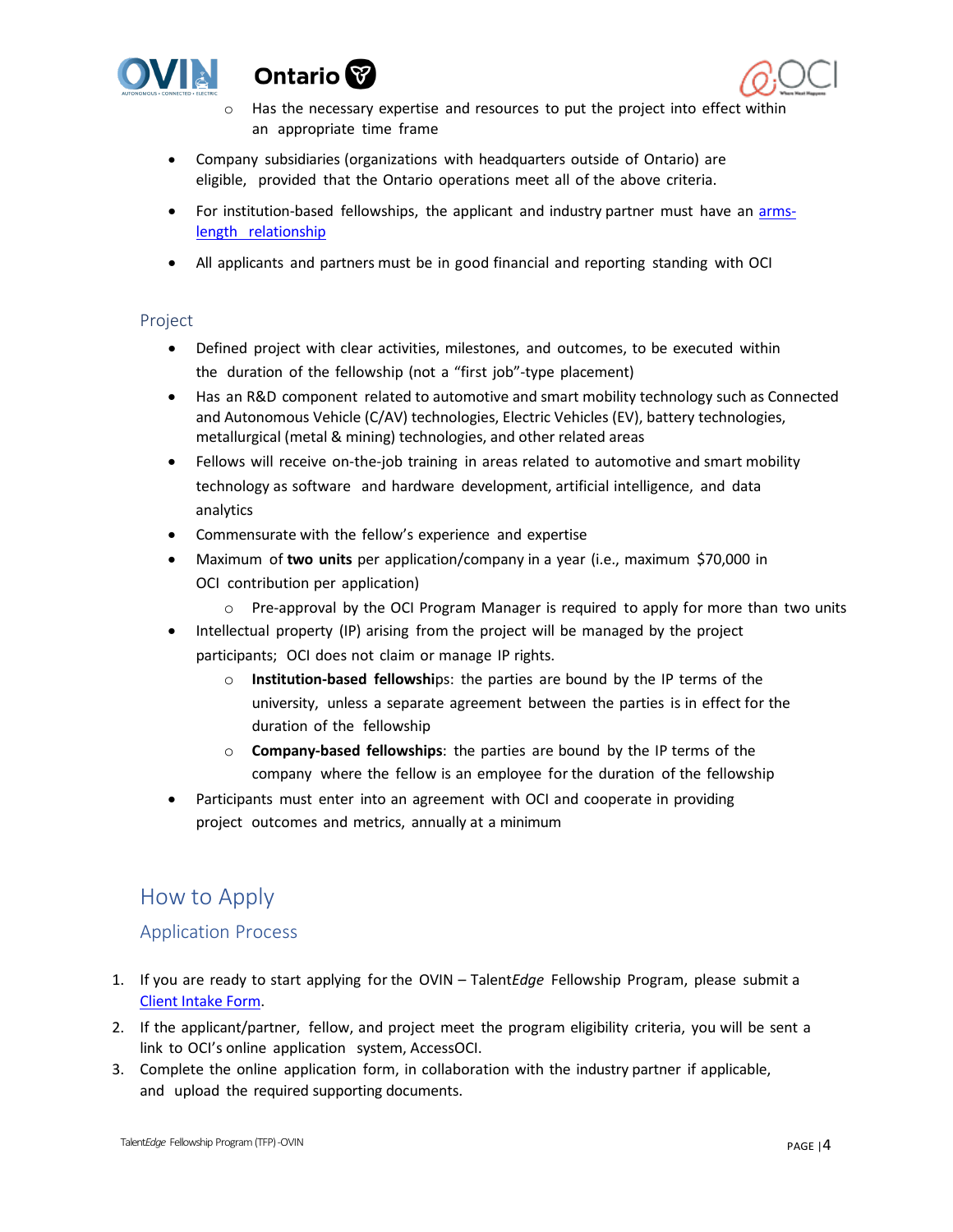





- Required supporting documents:
	- **EXP** Company Profile submitted by the applicant company/industry partner, including valid nine-digit CRA [business number,](https://www.canada.ca/en/revenue-agency/services/tax/businesses/topics/registering-your-business/you-need-a-business-number-a-program-account.html) incorporation date and number of employees (globally and in Ontario)
	- Academic supervisor's CV or NSERC Form 100/103CV (institution-based fellowships only)
	- Fellow's CV
	- Fellow's official transcript
	- Reference letter from fellow's PhD supervisor, including:
		- Time period that the fellow was under supervision
		- Academic qualifications and expertise of the fellow
		- Track record of the fellow (e.g. supervision of other students, publications, patents, key achievements, etc.)
		- Potential of the fellow
- 4. OCI will internally review the application for eligibility, completeness, and financial compliance. A list of any deficiencies will be sent to the applicant for revision. Applicants will have only two occasions to make all required changes to their application; if outstanding issues remain after the second revision, the application will be withdrawn.
- 5. Eligible and complete applications will be sent for review by external, subject matter experts. A funding decision will be provided within four to six weeks.

# <span id="page-4-0"></span>Assessment Process and Criteria

The OVIN - Talent*Edge* Fellowship Program stream is a discretionary, non-entitlement program with limited funding. All eligible applications undergo a review process where the applications are assessed against program objectives and other criteria. Not all eligible applications will be approved for funding.

- 1. Complete applications will undergo a written external peer review by three subject-matter experts from academia, industry and/or government. Reviewers are contractually bound by confidentiality and conflict of interest requirements.
- 2. Recommendations from the peer review process will be assessed by OCI's Internal Review Panel, which will have responsibility for the final OCI decision.

## <span id="page-4-1"></span>Evaluation Criteria

Applications will be evaluated against assessment criteria including:

- Project Description: Clarity of project and objectives, and benefit to the company
- Project Plan: Clarity of objectives for the fellow, suitability of methodology, feasibility of timeline and milestones, plan for implementation of results at the company
- Fellow Qualifications and Experience: suitability of fellow's background and expertise for the project, benefit of the placement to the fellow, capacity of industry partner, and strength of interaction with the partner organization to provide the fellow with first-hand industry experience and/or exposure
- Overall quality and completeness of the application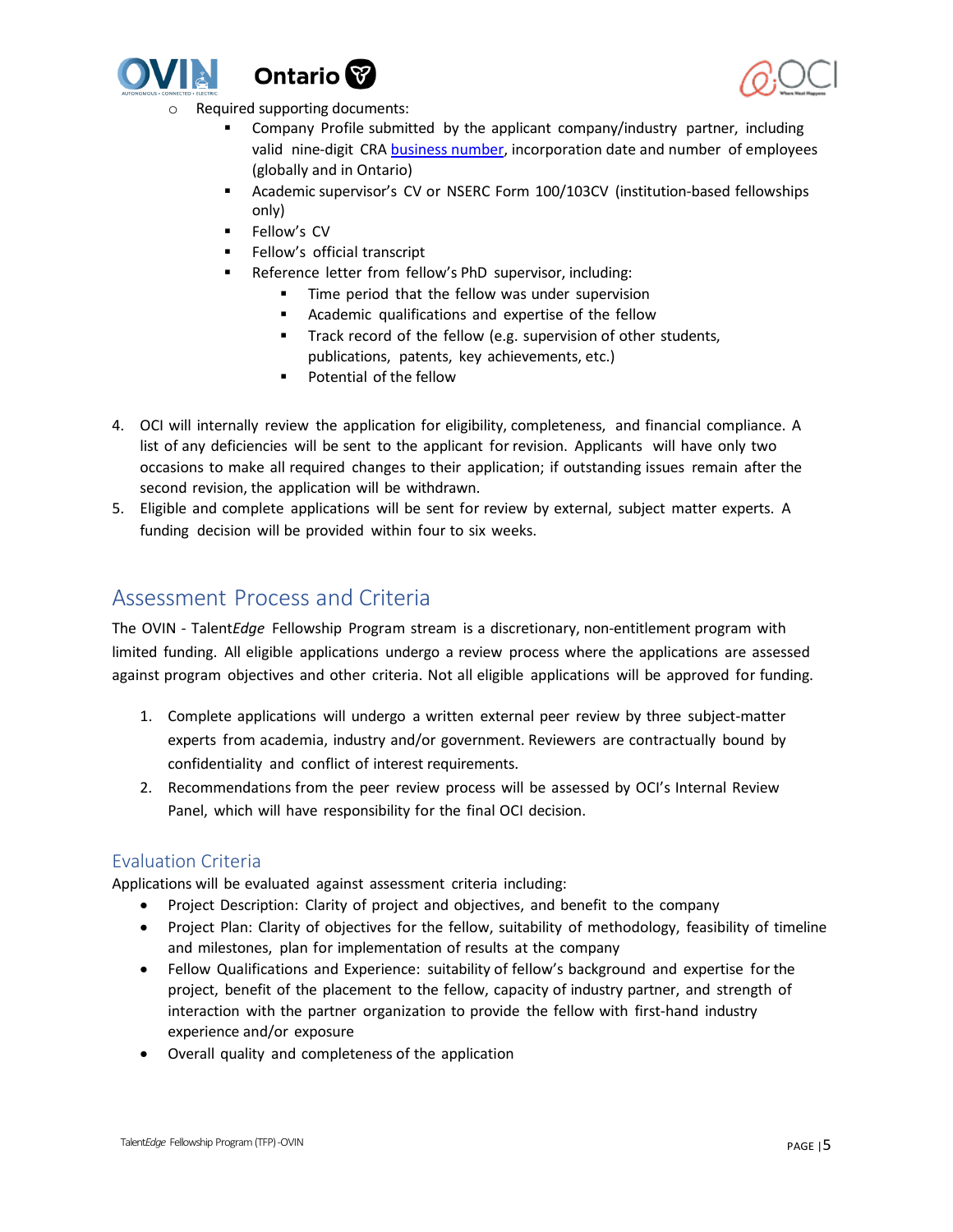



# <span id="page-5-0"></span>Project Activation, Funds and Reporting

### <span id="page-5-1"></span>Project Activation

#### Institution-Based Fellowships

- All Private Sector Industry Partner cash contributions must be provided directly to the postsecondary institution. The institution's Financial Officer must confirm the receipt of these funds to the Program Manager, for OCI to release its funds to the post-secondary institution.
- The applicant and partner organization(s) will also be forwarded a copy of OCI's standard funding agreement for execution. This funding agreement must be signed, via OCI's online electronic signature function, by the institution and partner and returned to OCI along with the EFT or cheque within fifteen days (15) of notification of an approved award.
	- The executable funding agreement will be generated through OCI's online management system and sent to all contracting parties upon approval of your project.
	- The purpose of the OCI funding agreement is to define roles and obligations for the project partners with regards to OCI's guidelines and funding contribution only. Project partners are encouraged to enter into a separate research agreement to ensure agreement on other roles and responsibilities specific to the project.
- Upon receipt of the signed funding agreement and required private sector industry cash component, OCI will activate the project.
- The start date will be by default the date of activation and may not be changed.

#### Company-Based Fellowships

- Upon approval of a project for funding, the applicant will be forwarded a copy of OCI's standard funding agreement for execution. This funding agreement must be signed, via OCI's online electronic signature function, by the applicant and returned to OCI within fifteen days (15) of notification of an approved award
	- The executable funding agreement will be generated through OCI's online management system and sent to all contracting parties upon approval of your project.
- Upon receipt of the funding agreement, OCI will activate the project.
- The start date will be by default the date of activation and may not be changed.

### <span id="page-5-2"></span>Reference Documents

- OCI Funding Agreement (institution-based and company-based)
- Eligible Expenditures Guide
- Sample application template this sample application template is for informational purposes only. Applications are only accepted through OCI's online system where full application requirements are listed.
- Reference documentation is available for your perusal here:

[Resource Documents - OVIN - Ontario Vehicle Innovation Network \(ovinhub.ca\)](https://www.ovinhub.ca/resource-documents/)

### <span id="page-5-3"></span>Flow of Funds

• Upon activation, OCI will release a payment equal to 75 per cent of the OCI award. The remaining 25 per cent of the OCI award will be held back until project completion. For example: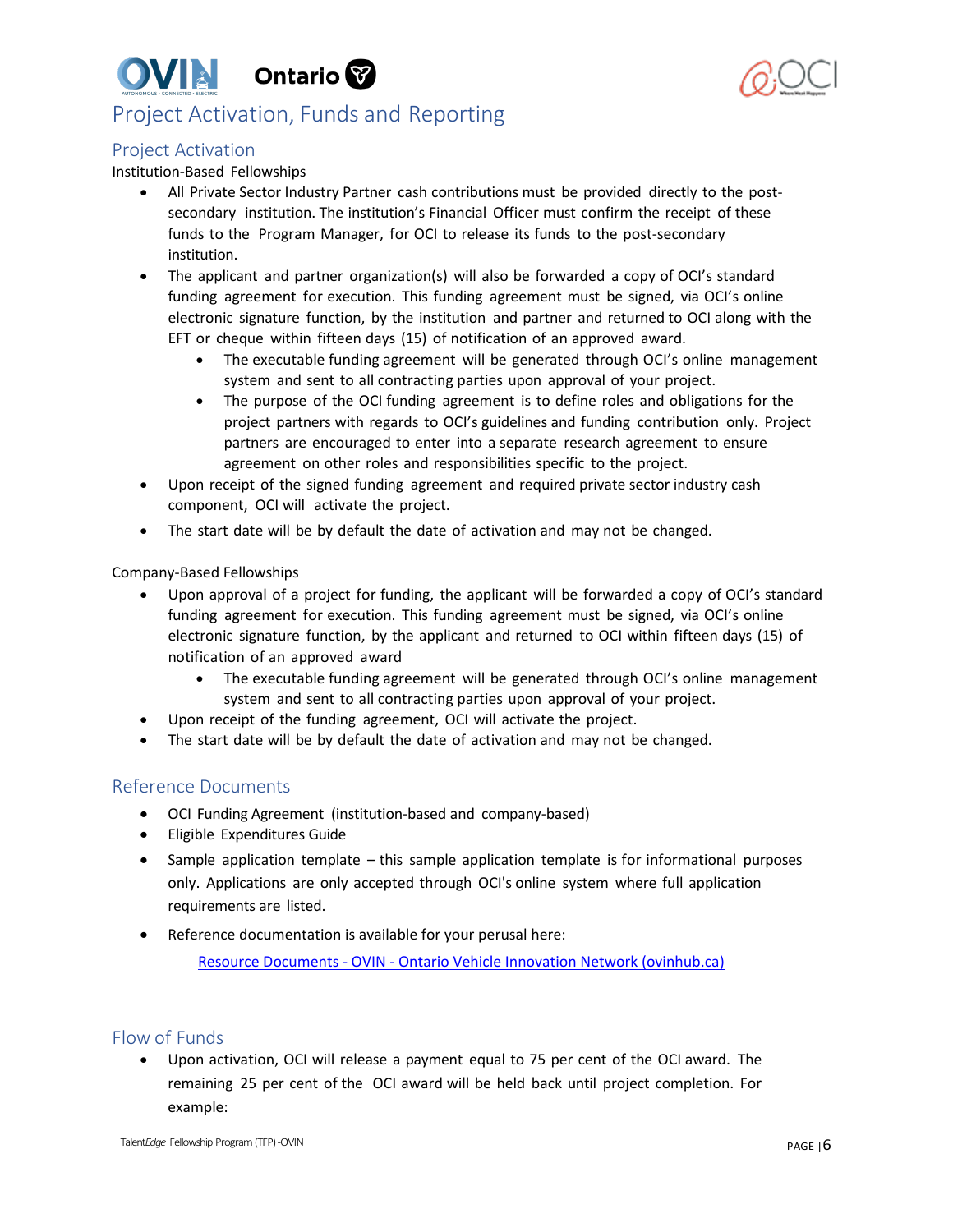| E<br>Ontario <sup>8</sup><br><b>ECTED + ELECTRI</b>        |                                    |
|------------------------------------------------------------|------------------------------------|
| OCI award amount                                           | \$35,000                           |
| Applicant/private sector industry partner<br>contributions | \$25,00 cash plus \$25,000 in-kind |
| Funds released upon project activation                     | \$51,250 (institution-based) or    |
|                                                            | \$26,250 (company- based)          |
| <b>Holdback</b>                                            | \$8,750                            |

- $\circ$  OCI will not release any funds until the project is activated and will not be held responsible for any expenses incurred for the project prior to activation. If for any reason the requirements for activation are not met within fifteen (15) days from the date of release of the approval notification, the funding offer may be retracted.
- The holdback will be released upon project completion and receipt of the following: applicant and private sector industry partner (where applicable) final progress and financial reports, outcomes, proof of payment for the fellow, and attestation from the applicant organization regarding the use of funds (see details in Project Reporting section).

# <span id="page-6-0"></span>Project Reporting

The following project reports will be required.

**Please note that completion of all required reports is a contractual obligation to receive funding from OCI.**

## <span id="page-6-1"></span>Final Reports

- 1. Forty-five (45) days prior to the scheduled completion date, the applicant and fellow will receive a notification of the project end date from OCI's AccessOCI system, with a link to the Final Project Report should the partners wish to begin entering data. If an extension to complete the project is required, the applicant must request it prior to the scheduled project completion date, using the Project Administration tab in their AccessOCI project file. A maximum extension of six months will be allowable.
	- As part of the final report, applicants must provide proof of payment for the fellow (must include fellow's name, company/institution name, payment periods and amounts, e.g. fellow pay stub, payroll print-out, T4/T4A).
- 2. On the scheduled project completion date, the applicant and fellow will receive notification and a link to complete a Final Project Report (including progress, financials, and metrics) from OCI's AccessOCI system. For institution-based internships, the Finance Office of the post-secondary institution must also review and submit the applicant report to OCI. Both applicant and fellow reports MUST be received and approved by OCI within 30 days of project completion.
- 3. All required final reports by all partners must be submitted within thirty (30) days of project completion to release the holdback and maintain good financial standing with OCI.

## *Project Metrics*

• If the project continues past a fiscal year end (March 31), the applicant will be required to